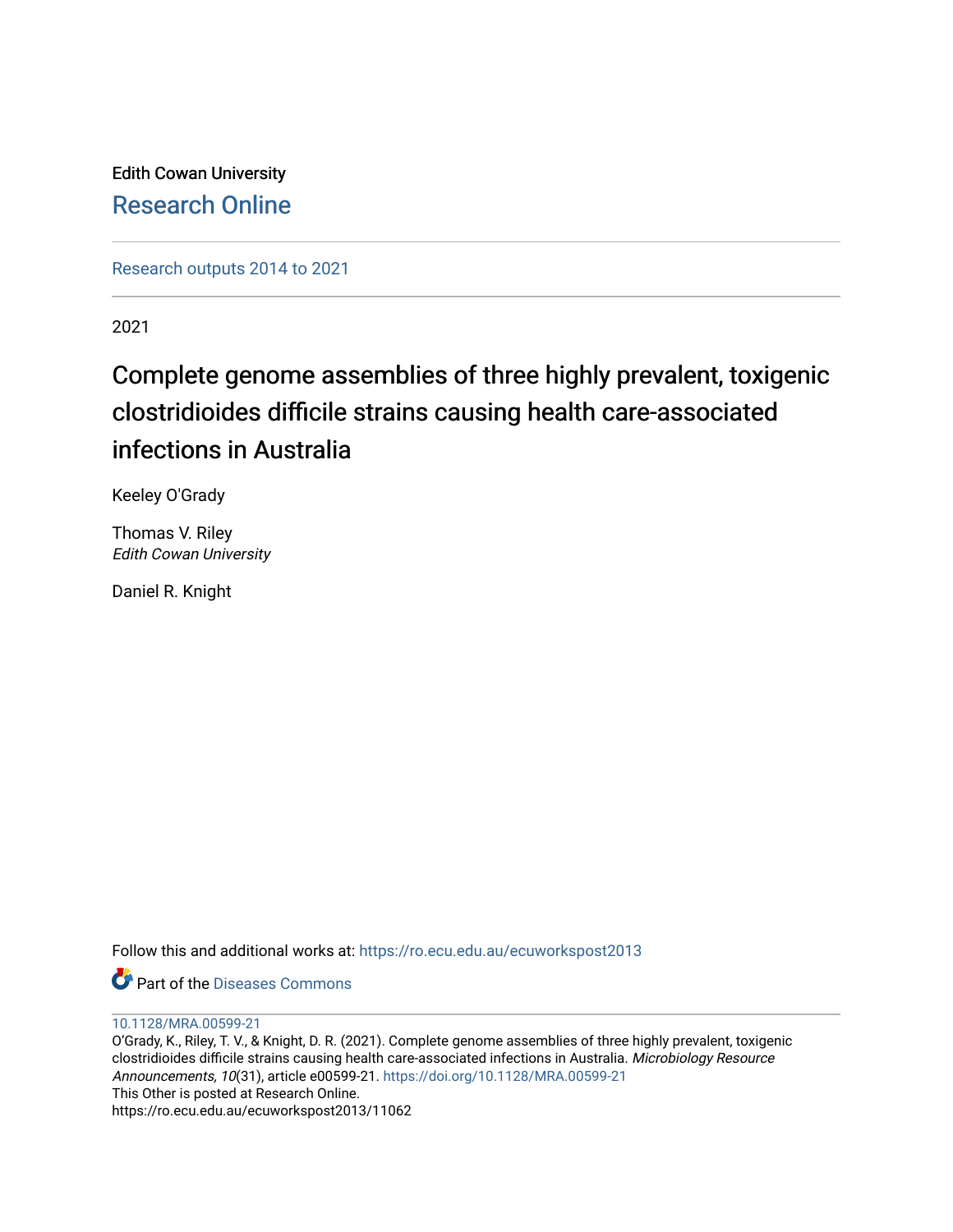GENOME SEQUENCES



## Complete Genome Assemblies of Three Highly Prevalent, Toxigenic Clostridioides difficile Strains Causing Health Care-Associated Infections in Australia

**Microbiology** 

**Resource Announcements** 

[Keeley O](https://orcid.org/0000-0002-7498-9742)'Grady,<sup>a @</sup>[Thomas V. Riley,](https://orcid.org/0000-0002-1351-3740)<sup>a,b,c,d</sup> @Daniel R. Knight<sup>a,b</sup>

**AMFRICAN SOCIETY FOR** 

**MICROBIOLOGY** 

aCentre for Biosecurity and One Health, Harry Butler Institute, Murdoch University, Murdoch, Western Australia, Australia bSchool of Biomedical Sciences, The University of Western Australia, Queen Elizabeth II Medical Centre, Nedlands, Western Australia, Australia c School of Medical and Health Sciences, Edith Cowan University, Joondalup, Western Australia, Australia dDepartment of Microbiology, PathWest Laboratory Medicine, Queen Elizabeth II Medical Centre, Nedlands, Western Australia, Australia

ABSTRACT Clostridioides difficile infection (CDI) is the leading cause of life-threatening health care-related gastrointestinal illness worldwide. Phylogenetically appropriate closed reference genomes are essential for studies of C. difficile transmission and evolution. Here, we provide high-quality complete hybrid genome assemblies for the three most prevalent C. difficile strains causing CDI in Australia.

lostridioides difficile causes life-threatening diarrhea and health care-related gastrointestinal infections globally [\(1\)](#page-2-0). Core genome single nucleotide polymorphism (cgSNP) analysis is highly discriminatory for bacterial transmission and outbreak detection studies and the gold standard for reconstructing large phylogenies of closely related microbes [\(2](#page-2-1)). A critical step in cgSNP analysis involves mapping raw sequence data to a closely related reference genome, allowing for variant sites to be identified, filtered, and compared between strains [\(3\)](#page-2-2). Using phylogenetically related "closed" reference genomes provides optimal mapping and variant calling. Australia has a diverse C. difficile population distinct from that of the rest of the world ([1](#page-2-0), [4\)](#page-2-3), yet there are no phylogenetically appropriate reference genomes. Here, combining short- and long-read sequence technologies, we provide high-quality complete genome sequences for three of the most prevalent C. difficile strains causing C. difficile infection (CDI) in Australia, PCR ribotype 014 (RT014) (29.5% prevalence), RT002 (11.8%), and RT056 (5.4%) [\(5](#page-2-4), [6](#page-2-5)). Representative C. difficile strains of each ribotype (S-0352, S-0253, and S-0942, respectively) were selected from >1,500 isolates recovered from patients with symptomatic CDI, part of the ongoing nationwide longitudinal surveillance of CDI in Australia, the C. difficile Antimicrobial Resistance Surveillance (CDARS) study ([5,](#page-2-4) [6\)](#page-2-5).

C. difficile strains from CDARS were cultured on blood agar in an anaerobic chamber (80% N<sub>2</sub>, 10% CO<sub>2</sub>, 10% H<sub>2</sub>) for 48 h [\(5\)](#page-2-4). Total genomic DNA was extracted using a QuickGene DNA tissue kit (Kurabo Industries, Osaka, Japan) and used as input for both short-read (Illumina) and long-read (Oxford Nanopore Technologies [ONT]) sequencing. Illumina whole-genome sequencing (WGS) was performed using standard Nextera Flex paired-end read  $(2 \times 150$ -bp) libraries on an Illumina NovaSeq 6000 instrument (Illumina, San Diego, CA, USA) to an average read depth of  $130\times$ . Default parameters were used for all software unless specified. The raw reads were filtered for quality  $(Q30+)$  and adaptor sequences using Trim Galore v0.6.5 [\(https://github.com/FelixKrueger/TrimGalore\)](https://github.com/FelixKrueger/TrimGalore). ONT sequencing was performed on a MinION Mk1C device (ONT, Oxford, UK) using an R9 gen-eration flow cell following a DNA by ligation protocol (SQK-LSK109). Filtlong v0.2.0 [\(https://](https://github.com/rrwick/Filtlong) [github.com/rrwick/Filtlong\)](https://github.com/rrwick/Filtlong) was used to filter the low-quality reads (keeping the top 90% of reads and removing reads of  $<$ 1,000 bp), resulting in 2.28 (S-0352), 2.59 (S-0253), and 6.66 (S-0942) Gb of sequence data, respectively. The hybrid assembly of ONT and Illumina reads was performed using Unicycler v0.4.8 ([7\)](#page-3-0) with multiple rounds of polishing (Pilon v1.2.4,

Citation O'Grady K, Riley TV, Knight DR. 2021. Complete genome assemblies of three highly prevalent, toxigenic Clostridioides difficile strains causing health care-associated infections in Australia. Microbiol Resour Announc 10:e00599- 21. <https://doi.org/10.1128/MRA.00599-21>.

**Editor** David Rasko, University of Maryland School of Medicine

Copyright © 2021 O'Grady et al. This is an open-access article distributed under the terms of the [Creative Commons Attribution 4.0](https://creativecommons.org/licenses/by/4.0/) [International license](https://creativecommons.org/licenses/by/4.0/).

Address correspondence to Daniel R. Knight, daniel.knight@murdoch.edu.au.

Received 15 June 2021 Accepted 9 July 2021 Published 5 August 2021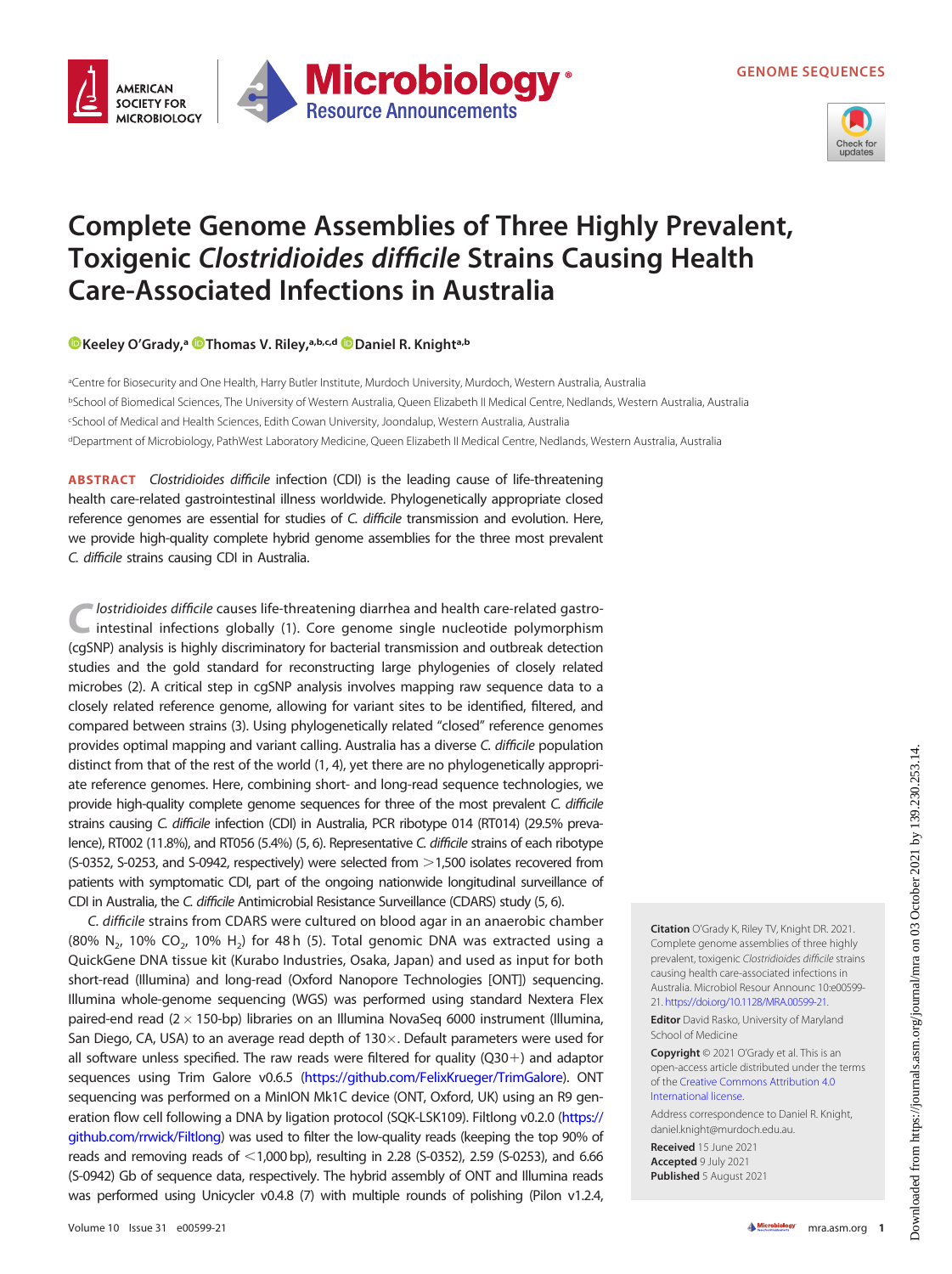### <span id="page-2-6"></span>TABLE 1 Key features of C. difficile genomes

|                                        | Data for strain:     |                      |                      |
|----------------------------------------|----------------------|----------------------|----------------------|
| Feature                                | S-0352               | $S-0253$             | S-0942               |
| Strain epidemiology <sup>a</sup>       | RT014, ST2, clade 1  | RT002, ST8, clade 1  | RT056, ST34, clade 1 |
| Toxin profile $^b$                     | $A+B+CDT^{-}$        | $A+B+CDT^{-}$        | $A+B+CDT^-$          |
| Origin $c$                             | Human, CDI, VIC 2014 | Human, CDI, SA 2014  | Human, CDI, SA 2016  |
| GenBank accession no.                  | CP076377             | CP076401, CP076402   | CP076376             |
| ENA accession no.                      | ERS5447138           | ERS5447236           | ERS5447376           |
| Genome size (bp)                       | 4,251,987            | 4,089,134(4,095,894) | 4,129,159            |
| % $GC$                                 | 28.96                | 28.52                | 28.71                |
| No. of $CDSe$                          | 3,790                | 3,591                | 3,648                |
| No. of contigs                         |                      | 2                    |                      |
| No. of tRNAs                           | 90                   | 90                   | 90                   |
| No. of rRNAs                           | 35                   | 35                   | 35                   |
| No. of CRISPRs $^f$                    | 10                   | 4                    | 9                    |
| Read metrics                           |                      |                      |                      |
| Total no. of ONT reads                 | 545,760              | 760,250              | 1,400,000            |
| Average ONT read length (bp, filtered) | 5,518                | 4,663                | 9,038                |
| Total no. of Illumina reads (trimmed)  | 2,015,674            | 1,930,928            | 1,868,362            |

<sup>a</sup> RT, PCR ribotype; ST, multilocus sequence type.

<sup>b</sup> Presence/absence of full-length tcdA, tcdB (pathogenicity locus, PaLoc), and binary toxin cdtA/B (binary toxin locus, CdtLoc). CDT, C. difficile binary toxin.

<sup>c</sup> VIC, Victoria; SA, South Australia,

d Combined chromosome and plasmid length.

<sup>e</sup> CDS, coding sequences.

<sup>f</sup> CRISPRs, clustered regularly interspaced short palindromic repeats.

Racon v1.4.3) to improve the contiguity. Complete circular genomes were confirmed using Bandage v0.8.1 [\(8](#page-3-1)) and rotated to *dnaA* using Unicycler. The genomes were evaluated using QUAST v2.344 [\(http://quast.sourceforge.net/quast](http://quast.sourceforge.net/quast)) and annotated using the NCBI Prokaryotic Genome Annotation Pipeline v5.2 [\(9](#page-3-2)). The multilocus sequence type (ST) was determined using PubMLST [\(10\)](#page-3-3).

The summary genome features and metrics are shown in [Table 1.](#page-2-6) A single 6,760-bp plasmid was identified in S-0253 (RT002). This data set increases the diversity of complete reference genomes available to the C. difficile research community, aiding future studies of C. difficile transmission and evolution.

Data availability. The genome data are available at GenBank under BioProject accession number [PRJNA734443](https://www.ncbi.nlm.nih.gov/bioproject/PRJNA734443) (complete genome assemblies) and at the ENA under BioProject accession number [PRJEB41588](https://www.ebi.ac.uk/ena/browser/view/PRJEB41588) (Illumina sequence data); see [Table 1](#page-2-6) for details.

#### ACKNOWLEDGMENTS

K.O. was funded by an Australian Government Research Training Program Scholarship. D.R.K. was funded by a fellowship from the National Health and Medical Research Council (APP1138257).

#### **REFERENCES**

- <span id="page-2-0"></span>1. Knight DR, Elliott B, Chang BJ, Perkins TT, Riley TV. 2015. Diversity and evolution in the genome of Clostridium difficile. Clin Microbiol Rev 28:721–741. [https://doi.org/10.1128/CMR.00127-14.](https://doi.org/10.1128/CMR.00127-14)
- <span id="page-2-1"></span>2. Eyre DW, Walker AS. 2013. Clostridium difficile surveillance: harnessing new technologies to control transmission. Expert Rev Anti Infect Ther 11:1193–1205. [https://doi.org/10.1586/14787210.2013.845987.](https://doi.org/10.1586/14787210.2013.845987)
- <span id="page-2-2"></span>3. Olson ND, Lund SP, Colman RE, Foster JT, Sahl JW, Schupp JM, Keim P, Morrow JB, Salit ML, Zook JM. 2015. Best practices for evaluating single nucleotide variant calling methods for microbial genomics. Front Genet 6:235. <https://doi.org/10.3389/fgene.2015.00235>.
- <span id="page-2-3"></span>4. Dingle KE, Elliott B, Robinson E, Griffiths D, Eyre DW, Stoesser N, Vaughan A, Golubchik T, Fawley WN, Wilcox MH, Peto TE, Walker AS, Riley TV, Crook DW, Didelot X. 2014. Evolutionary history of the Clostridium

difficile pathogenicity locus. Genome Biol Evol 6:36-52. [https://doi.org/10](https://doi.org/10.1093/gbe/evt204) [.1093/gbe/evt204](https://doi.org/10.1093/gbe/evt204).

- <span id="page-2-4"></span>5. Knight DR, Giglio S, Huntington PG, Korman TM, Kotsanas D, Moore CV, Paterson DL, Prendergast L, Huber CA, Robson J, Waring L, Wehrhahn MC, Weldhagen GF, Wilson RM, Riley TV. 2015. Surveillance for antimicrobial resistance in Australian isolates of Clostridium difficile, 2013–14. J Antimicrob Chemother 70:2992–2999. [https://doi.org/10.1093/jac/dkv220.](https://doi.org/10.1093/jac/dkv220)
- <span id="page-2-5"></span>6. Hong S, Putsathit P, George N, Hemphill C, Huntington PG, Korman TM, Kotsanas D, Lahra M, McDougall R, Moore CV, Nimmo GR, Prendergast L, Robson J, Waring L, Wehrhahn MC, Weldhagen GF, Wilson RM, Riley TV, Knight DR. 2020. Laboratory-based surveillance of Clostridium difficile infection in Australian healthcare and community settings, 2013 to 2018. J Clin Microbiol 58:e01552-20. <https://doi.org/10.1128/JCM.01552-20>.